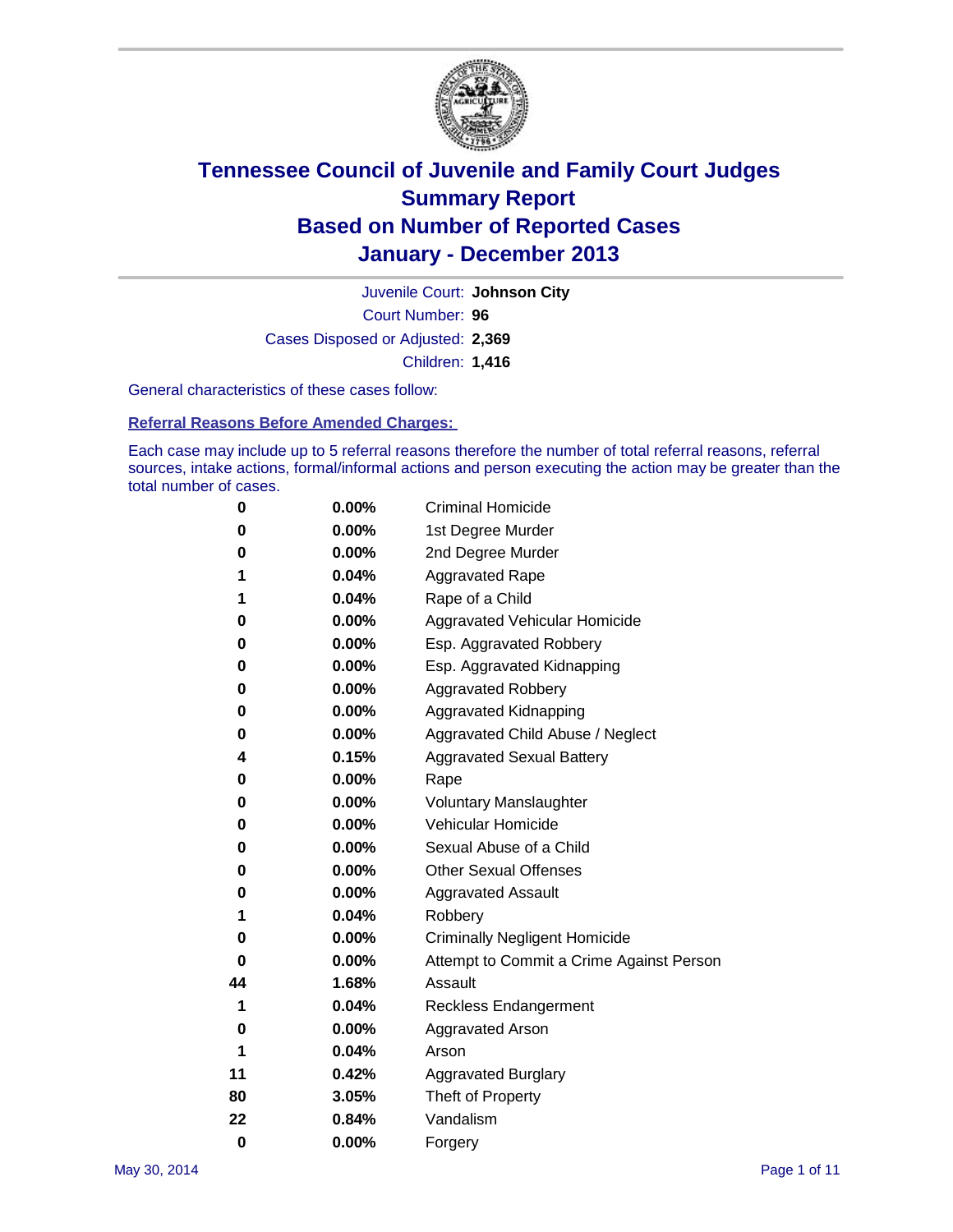

Court Number: **96** Juvenile Court: **Johnson City** Cases Disposed or Adjusted: **2,369** Children: **1,416**

#### **Referral Reasons Before Amended Charges:**

Each case may include up to 5 referral reasons therefore the number of total referral reasons, referral sources, intake actions, formal/informal actions and person executing the action may be greater than the total number of cases.

| 0            | 0.00%    | <b>Worthless Checks</b>                                     |
|--------------|----------|-------------------------------------------------------------|
| 1            | 0.04%    | Illegal Possession / Fraudulent Use of Credit / Debit Cards |
| 18           | 0.69%    | <b>Burglary</b>                                             |
| 0            | 0.00%    | Unauthorized Use of a Vehicle                               |
| 0            | 0.00%    | <b>Cruelty to Animals</b>                                   |
| 5            | 0.19%    | Sale of Controlled Substances                               |
| 13           | 0.50%    | <b>Other Drug Offenses</b>                                  |
| 8            | 0.30%    | Possession of Controlled Substances                         |
| 0            | 0.00%    | <b>Criminal Attempt</b>                                     |
| 0            | 0.00%    | Carrying Weapons on School Property                         |
| 3            | 0.11%    | Unlawful Carrying / Possession of a Weapon                  |
| $\mathbf 2$  | 0.08%    | <b>Evading Arrest</b>                                       |
| 0            | 0.00%    | Escape                                                      |
| 1            | 0.04%    | Driving Under Influence (DUI)                               |
| 16           | 0.61%    | Possession / Consumption of Alcohol                         |
| 7            | 0.27%    | Resisting Stop, Frisk, Halt, Arrest or Search               |
| $\bf{0}$     | 0.00%    | <b>Aggravated Criminal Trespass</b>                         |
| 11           | 0.42%    | Harassment                                                  |
| 0            | 0.00%    | Failure to Appear                                           |
| 1            | 0.04%    | Filing a False Police Report                                |
| $\mathbf{2}$ | 0.08%    | Criminal Impersonation                                      |
| 21           | 0.80%    | <b>Disorderly Conduct</b>                                   |
| 12           | 0.46%    | <b>Criminal Trespass</b>                                    |
| 0            | 0.00%    | <b>Public Intoxication</b>                                  |
| 0            | 0.00%    | Gambling                                                    |
| 531          | 20.24%   | <b>Traffic</b>                                              |
| 9            | 0.34%    | <b>Local Ordinances</b>                                     |
| $\mathbf 0$  | $0.00\%$ | Violation of Wildlife Regulations                           |
| 46           | 1.75%    | Contempt of Court                                           |
| 99           | 3.77%    | Violation of Probation                                      |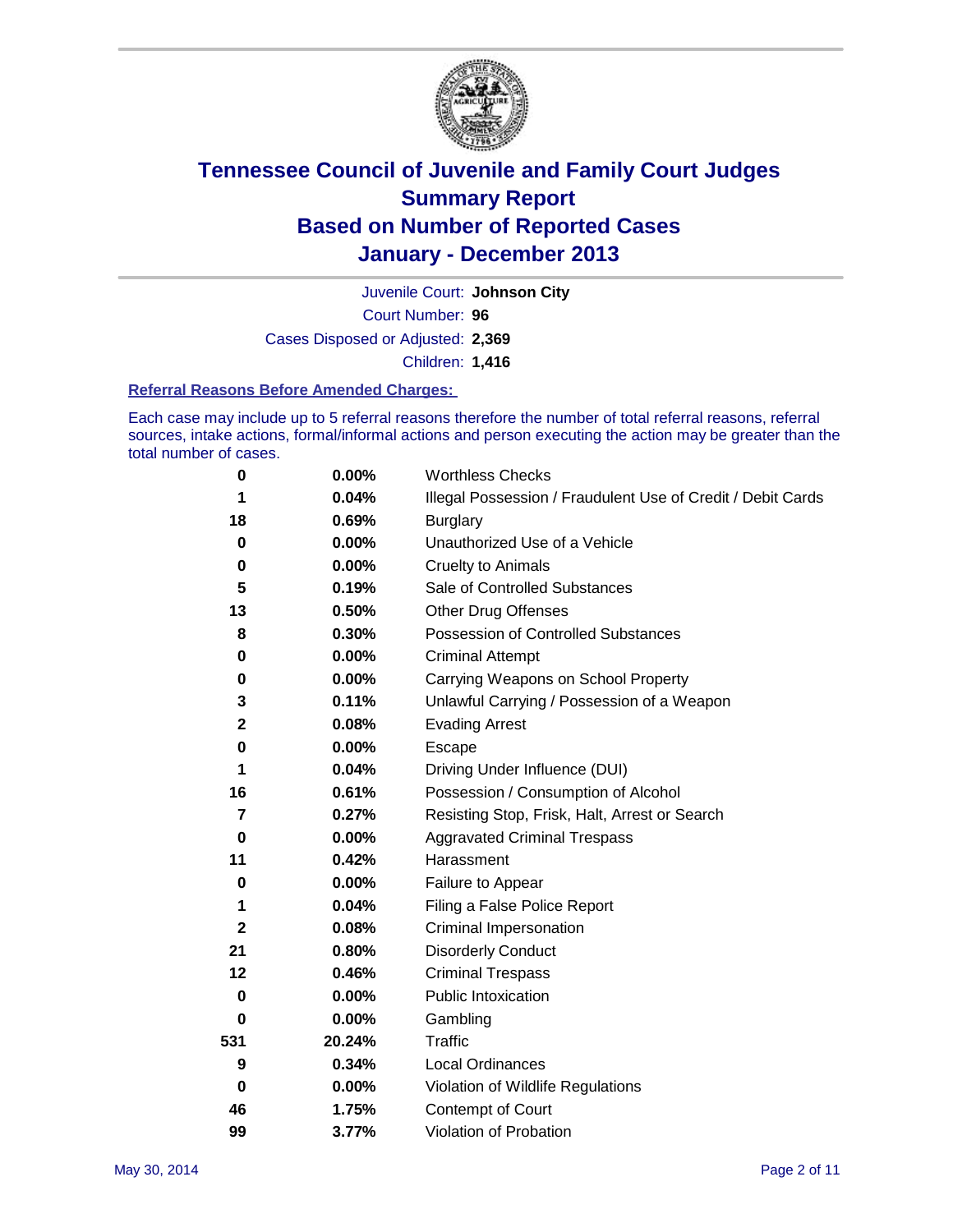

Court Number: **96** Juvenile Court: **Johnson City** Cases Disposed or Adjusted: **2,369** Children: **1,416**

#### **Referral Reasons Before Amended Charges:**

Each case may include up to 5 referral reasons therefore the number of total referral reasons, referral sources, intake actions, formal/informal actions and person executing the action may be greater than the total number of cases.

| 2,623 | 100.00%  | <b>Total Referrals</b>                 |
|-------|----------|----------------------------------------|
| 27    | 1.03%    | Other                                  |
| 0     | 0.00%    | <b>Consent to Marry</b>                |
| 151   | 5.76%    | <b>Request for Medical Treatment</b>   |
| 41    | 1.56%    | <b>Child Support</b>                   |
| 26    | 0.99%    | Paternity / Legitimation               |
| 48    | 1.83%    | Visitation                             |
| 98    | 3.74%    | Custody                                |
| 170   | 6.48%    | <b>Foster Care Review</b>              |
| 0     | 0.00%    | <b>Administrative Review</b>           |
| 624   | 23.79%   | <b>Judicial Review</b>                 |
| 3     | 0.11%    | Violation of Informal Adjustment       |
| 28    | 1.07%    | <b>Violation of Pretrial Diversion</b> |
| 34    | 1.30%    | <b>Termination of Parental Rights</b>  |
| 271   | 10.33%   | Dependency / Neglect                   |
| 0     | $0.00\%$ | <b>Physically Abused Child</b>         |
| 0     | $0.00\%$ | Sexually Abused Child                  |
| 0     | 0.00%    | Violation of Curfew                    |
| 1     | 0.04%    | Violation of a Valid Court Order       |
| 9     | 0.34%    | Possession of Tobacco Products         |
| 0     | $0.00\%$ | Out-of-State Runaway                   |
| 3     | 0.11%    | In-State Runaway                       |
| 48    | 1.83%    | Truancy                                |
| 33    | 1.26%    | Unruly Behavior                        |
| 36    | 1.37%    | <b>Violation of Aftercare</b>          |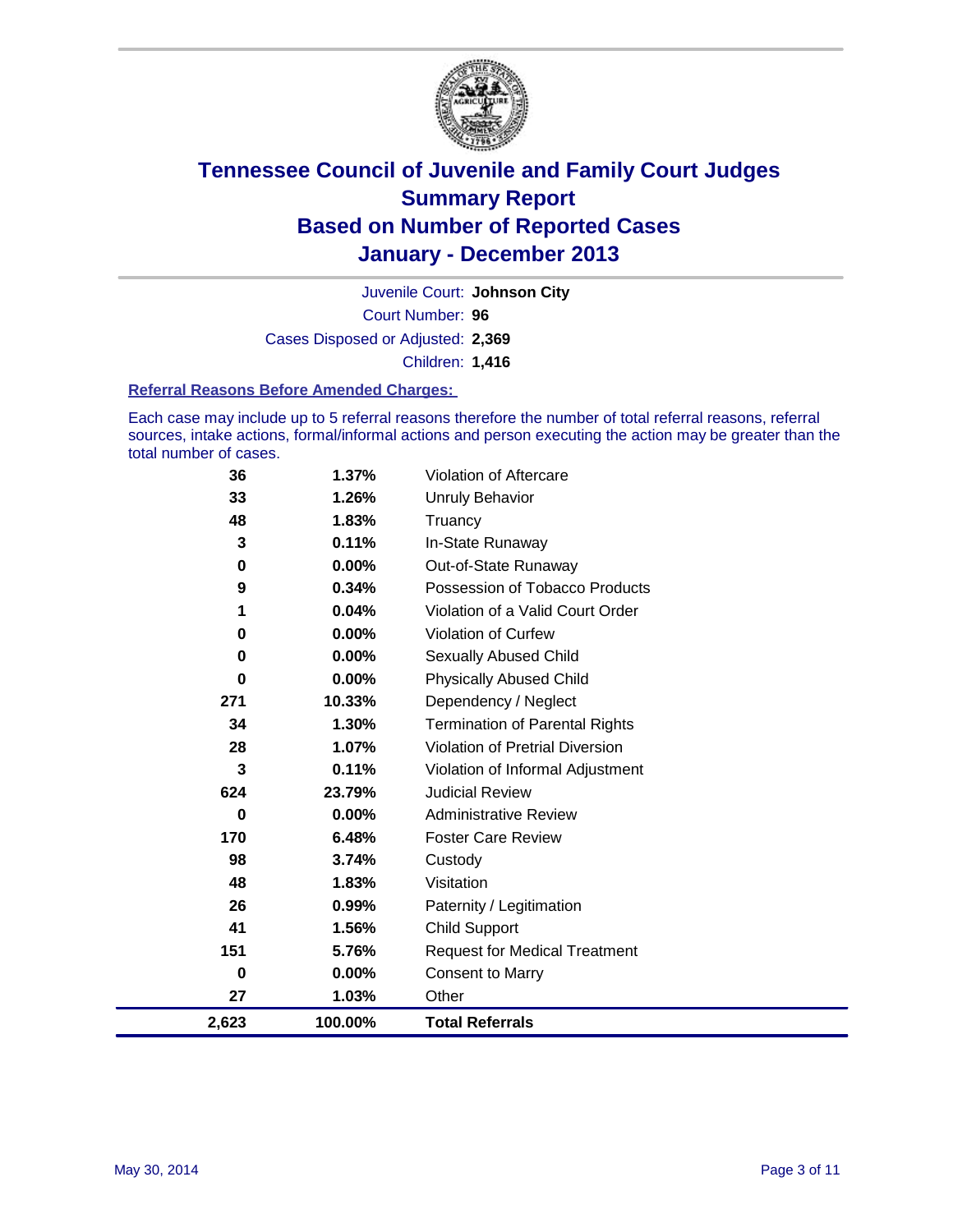

|                                   | Juvenile Court: Johnson City |                                   |  |  |  |
|-----------------------------------|------------------------------|-----------------------------------|--|--|--|
| Court Number: 96                  |                              |                                   |  |  |  |
| Cases Disposed or Adjusted: 2,369 |                              |                                   |  |  |  |
|                                   |                              | Children: 1,416                   |  |  |  |
| <b>Referral Sources: 1</b>        |                              |                                   |  |  |  |
| 768                               | 29.28%                       | Law Enforcement                   |  |  |  |
| 227                               | 8.65%                        | Parents                           |  |  |  |
| 112                               | 4.27%                        | <b>Relatives</b>                  |  |  |  |
| $\mathbf{2}$                      | 0.08%                        | Self                              |  |  |  |
| 73                                | 2.78%                        | School                            |  |  |  |
| 0                                 | 0.00%                        | <b>CSA</b>                        |  |  |  |
| 730                               | 27.83%                       | <b>DCS</b>                        |  |  |  |
| 0                                 | $0.00\%$                     | <b>Other State Department</b>     |  |  |  |
| 55                                | 2.10%                        | <b>District Attorney's Office</b> |  |  |  |
| 392                               | 14.94%                       | <b>Court Staff</b>                |  |  |  |
| 0                                 | $0.00\%$                     | Social Agency                     |  |  |  |
| 9                                 | 0.34%                        | <b>Other Court</b>                |  |  |  |
| 73                                | 2.78%                        | Victim                            |  |  |  |
| 0                                 | $0.00\%$                     | Child & Parent                    |  |  |  |
| 151                               | 5.76%                        | Hospital                          |  |  |  |
| 0                                 | 0.00%                        | Unknown                           |  |  |  |

#### **Age of Child at Referral: 2**

| 1.416 | 100.00%       | <b>Total Child Count</b> |
|-------|---------------|--------------------------|
|       | 0.00%<br>0    | Unknown                  |
|       | 0<br>$0.00\%$ | Ages 19 and Over         |
| 379   | 26.77%        | Ages 17 through 18       |
| 375   | 26.48%        | Ages 15 through 16       |
| 149   | 10.52%        | Ages 13 through 14       |
|       | 6.14%<br>87   | Ages 11 through 12       |
| 426   | 30.08%        | Ages 10 and Under        |
|       |               |                          |

<sup>1</sup> If different than number of Referral Reasons (2623), verify accuracy of your court's data.

<sup>2</sup> One child could be counted in multiple categories, verify accuracy of your court's data

**1.18%** Other

**2,623 100.00% Total Referral Sources**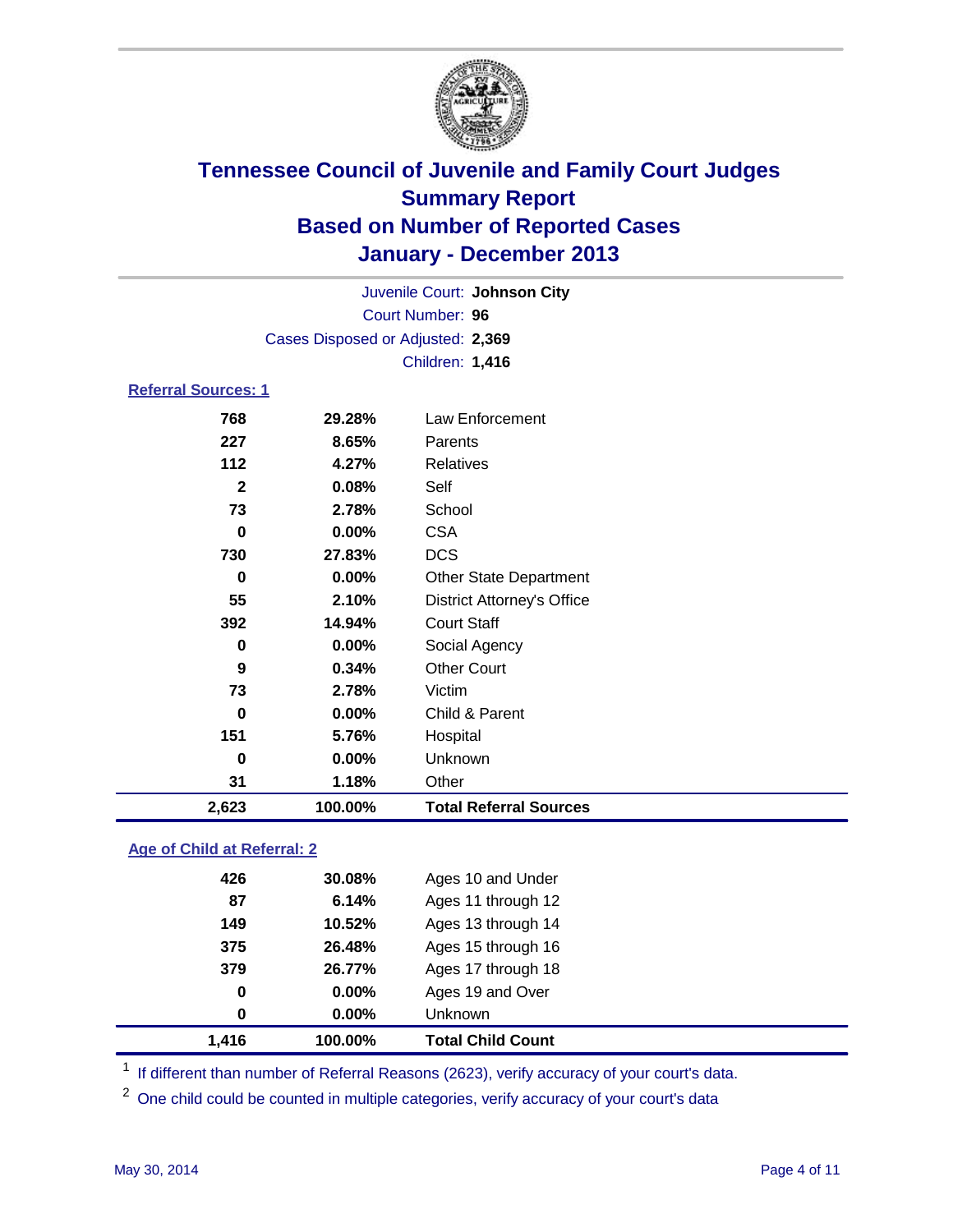

| Juvenile Court: Johnson City |                                         |                          |  |  |
|------------------------------|-----------------------------------------|--------------------------|--|--|
|                              | Court Number: 96                        |                          |  |  |
|                              | Cases Disposed or Adjusted: 2,369       |                          |  |  |
|                              | Children: 1,416                         |                          |  |  |
| Sex of Child: 1              |                                         |                          |  |  |
| 741                          | 52.33%                                  | Male                     |  |  |
| 654                          | 46.19%                                  | Female                   |  |  |
| 21                           | 1.48%                                   | Unknown                  |  |  |
| 1,416                        | 100.00%                                 | <b>Total Child Count</b> |  |  |
| Race of Child: 1             |                                         |                          |  |  |
| 1,056                        | 74.58%                                  | White                    |  |  |
| 98                           | 6.92%                                   | African American         |  |  |
| 1                            | 0.07%                                   | Native American          |  |  |
| $\mathbf{2}$                 | 0.14%                                   | Asian                    |  |  |
| 103                          | 7.27%                                   | Mixed                    |  |  |
| 156                          | 11.02%                                  | Unknown                  |  |  |
| 1,416                        | 100.00%                                 | <b>Total Child Count</b> |  |  |
| <b>Hispanic Origin: 1</b>    |                                         |                          |  |  |
| 85                           | 6.00%                                   | Yes                      |  |  |
| 1,163                        | 82.13%                                  | <b>No</b>                |  |  |
| 168                          | 11.86%                                  | Unknown                  |  |  |
| 1,416                        | 100.00%                                 | <b>Total Child Count</b> |  |  |
|                              | <b>School Enrollment of Children: 1</b> |                          |  |  |
| 1,009                        | 71.26%                                  | Yes                      |  |  |
| 247                          | 17.44%                                  | <b>No</b>                |  |  |
| 160                          | 11.30%                                  | Unknown                  |  |  |
| 1,416                        | 100.00%                                 | <b>Total Child Count</b> |  |  |

<sup>1</sup> One child could be counted in multiple categories, verify accuracy of your court's data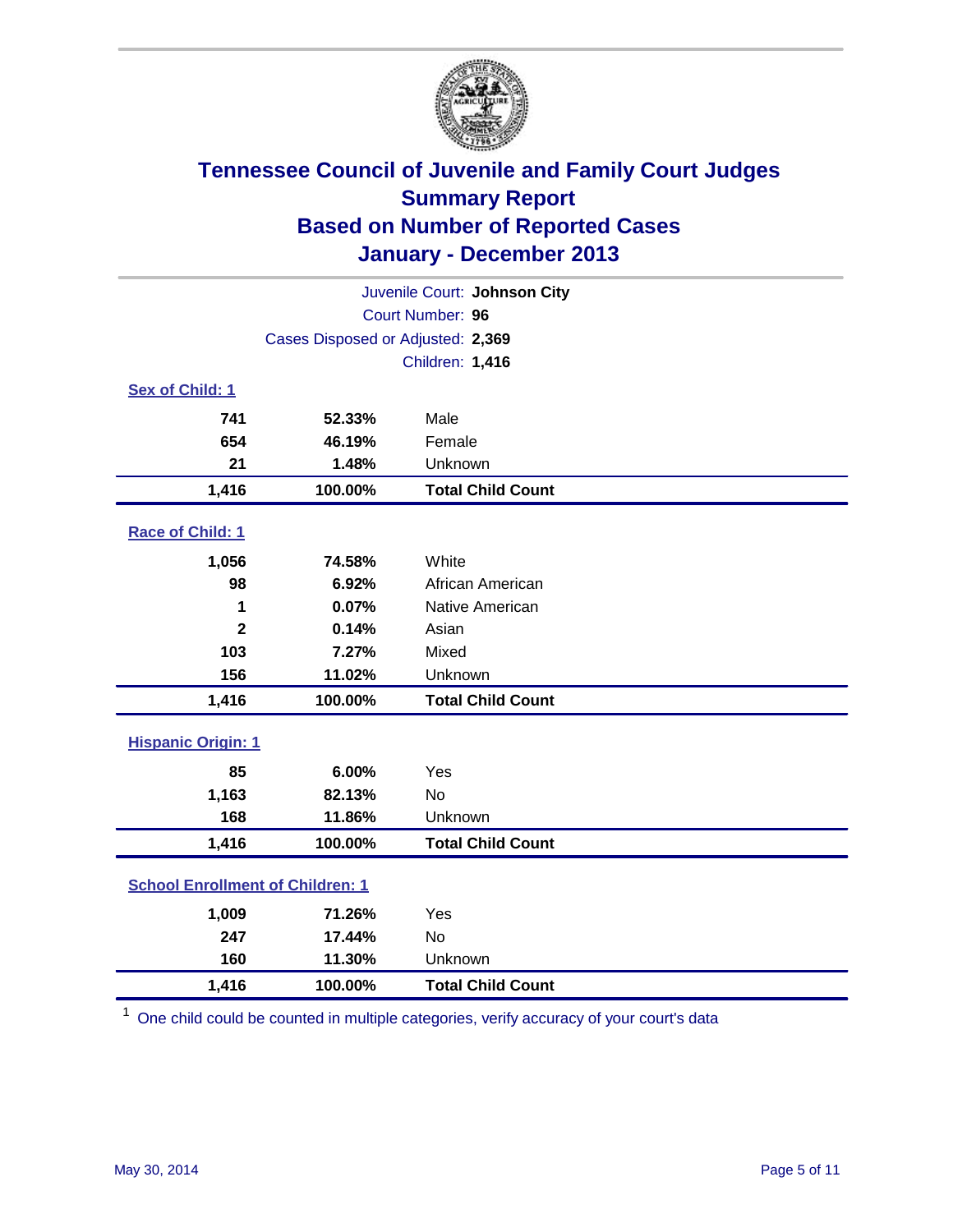

Court Number: **96** Juvenile Court: **Johnson City** Cases Disposed or Adjusted: **2,369** Children: **1,416**

### **Living Arrangement of Child at Time of Referral: 1**

| 1,416 | 100.00%  | <b>Total Child Count</b>     |
|-------|----------|------------------------------|
| 8     | 0.56%    | Other                        |
| 147   | 10.38%   | Unknown                      |
| 10    | 0.71%    | Independent                  |
| 0     | $0.00\%$ | In an Institution            |
| 5     | 0.35%    | In a Residential Center      |
| 5     | 0.35%    | In a Group Home              |
| 133   | $9.39\%$ | With Foster Family           |
| 4     | 0.28%    | <b>With Adoptive Parents</b> |
| 189   | 13.35%   | <b>With Relatives</b>        |
| 106   | 7.49%    | With Father                  |
| 350   | 24.72%   | <b>With Mother</b>           |
| 81    | 5.72%    | With Mother and Stepfather   |
| 34    | 2.40%    | With Father and Stepmother   |
| 344   | 24.29%   | With Both Biological Parents |
|       |          |                              |

#### **Type of Detention: 2**

| 2,369 | 100.00%  | <b>Total Detention Count</b> |  |
|-------|----------|------------------------------|--|
| 0     | $0.00\%$ | Other                        |  |
| 2,218 | 93.63%   | Does Not Apply               |  |
| 0     | $0.00\%$ | <b>Unknown</b>               |  |
| 150   | 6.33%    | <b>Psychiatric Hospital</b>  |  |
| 0     | $0.00\%$ | Jail - No Separation         |  |
| 0     | $0.00\%$ | Jail - Partial Separation    |  |
| 0     | $0.00\%$ | Jail - Complete Separation   |  |
| 1     | 0.04%    | Juvenile Detention Facility  |  |
| 0     | $0.00\%$ | Non-Secure Placement         |  |
|       |          |                              |  |

<sup>1</sup> One child could be counted in multiple categories, verify accuracy of your court's data

<sup>2</sup> If different than number of Cases (2369) verify accuracy of your court's data.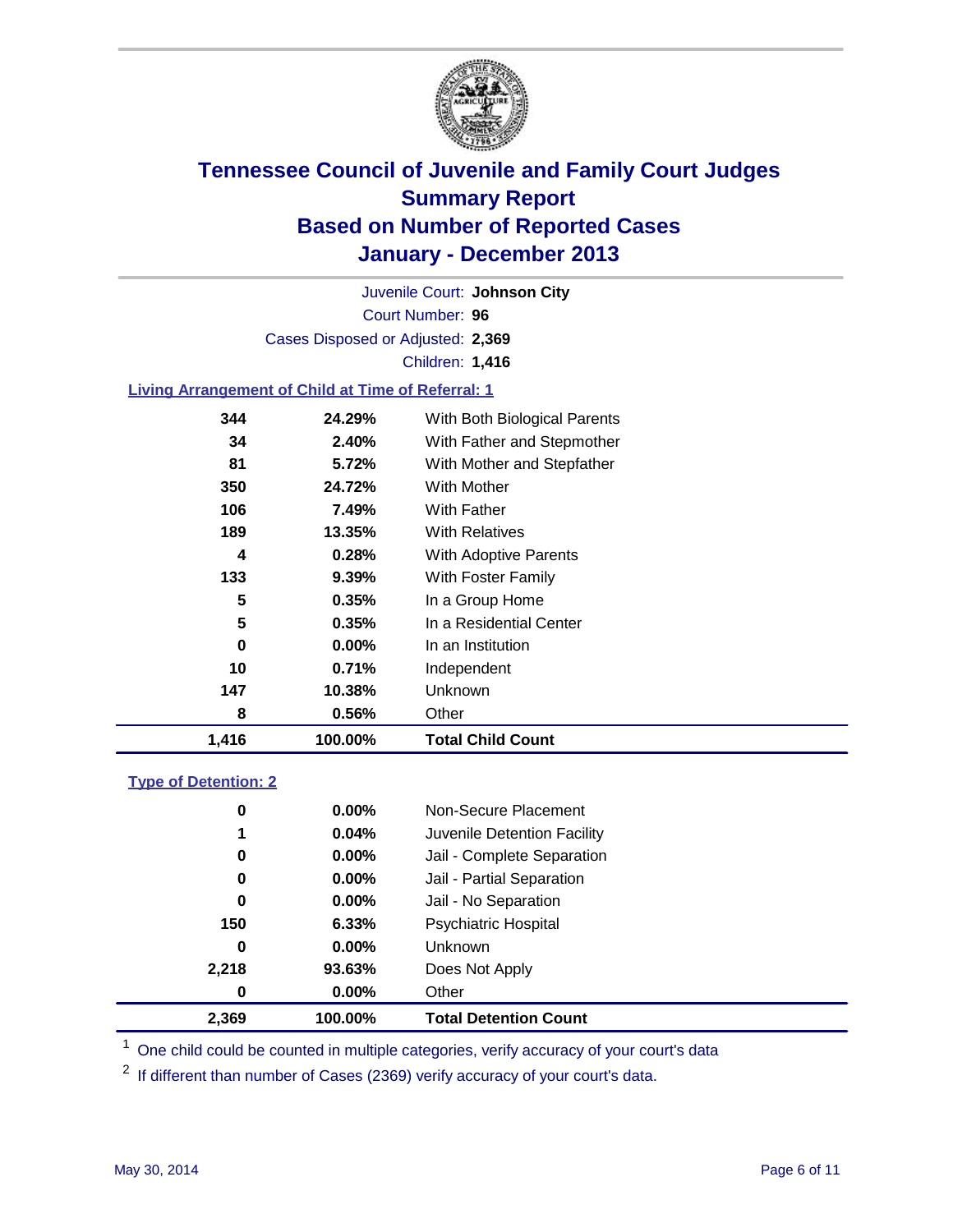

|                          | Juvenile Court: Johnson City                       |                                      |  |  |
|--------------------------|----------------------------------------------------|--------------------------------------|--|--|
|                          | Court Number: 96                                   |                                      |  |  |
|                          | Cases Disposed or Adjusted: 2,369                  |                                      |  |  |
|                          |                                                    | Children: 1,416                      |  |  |
|                          | <b>Placement After Secure Detention Hearing: 1</b> |                                      |  |  |
| 150                      | 6.33%                                              | Returned to Prior Living Arrangement |  |  |
| 0                        | 0.00%                                              | Juvenile Detention Facility          |  |  |
| 0                        | 0.00%                                              | Jail                                 |  |  |
|                          | 0.04%                                              | Shelter / Group Home                 |  |  |
| 0                        | 0.00%                                              | <b>Foster Family Home</b>            |  |  |
| 0                        | 0.00%                                              | Psychiatric Hospital                 |  |  |
| 0                        | 0.00%                                              | Unknown                              |  |  |
| 2,218                    | 93.63%                                             | Does Not Apply                       |  |  |
| 0                        | 0.00%                                              | Other                                |  |  |
|                          |                                                    |                                      |  |  |
| 2,369                    | 100.00%                                            | <b>Total Placement Count</b>         |  |  |
|                          |                                                    |                                      |  |  |
| <b>Intake Actions: 2</b> |                                                    |                                      |  |  |
| 1,103                    | 42.05%                                             | <b>Petition Filed</b>                |  |  |
| 205                      | 7.82%                                              | <b>Motion Filed</b>                  |  |  |
| 514                      | 19.60%                                             | <b>Citation Processed</b>            |  |  |
| $\bf{0}$                 | 0.00%                                              | Notification of Paternity Processed  |  |  |
| 626                      | 23.87%                                             | Scheduling of Judicial Review        |  |  |
| 3                        | 0.11%                                              | Scheduling of Administrative Review  |  |  |
| 171                      | 6.52%                                              | Scheduling of Foster Care Review     |  |  |
| $\bf{0}$                 | 0.00%                                              | Unknown                              |  |  |
| 0                        | 0.00%                                              | Does Not Apply                       |  |  |
| 1                        | 0.04%                                              | Other                                |  |  |

<sup>1</sup> If different than number of Cases (2369) verify accuracy of your court's data.

<sup>2</sup> If different than number of Referral Reasons (2623), verify accuracy of your court's data.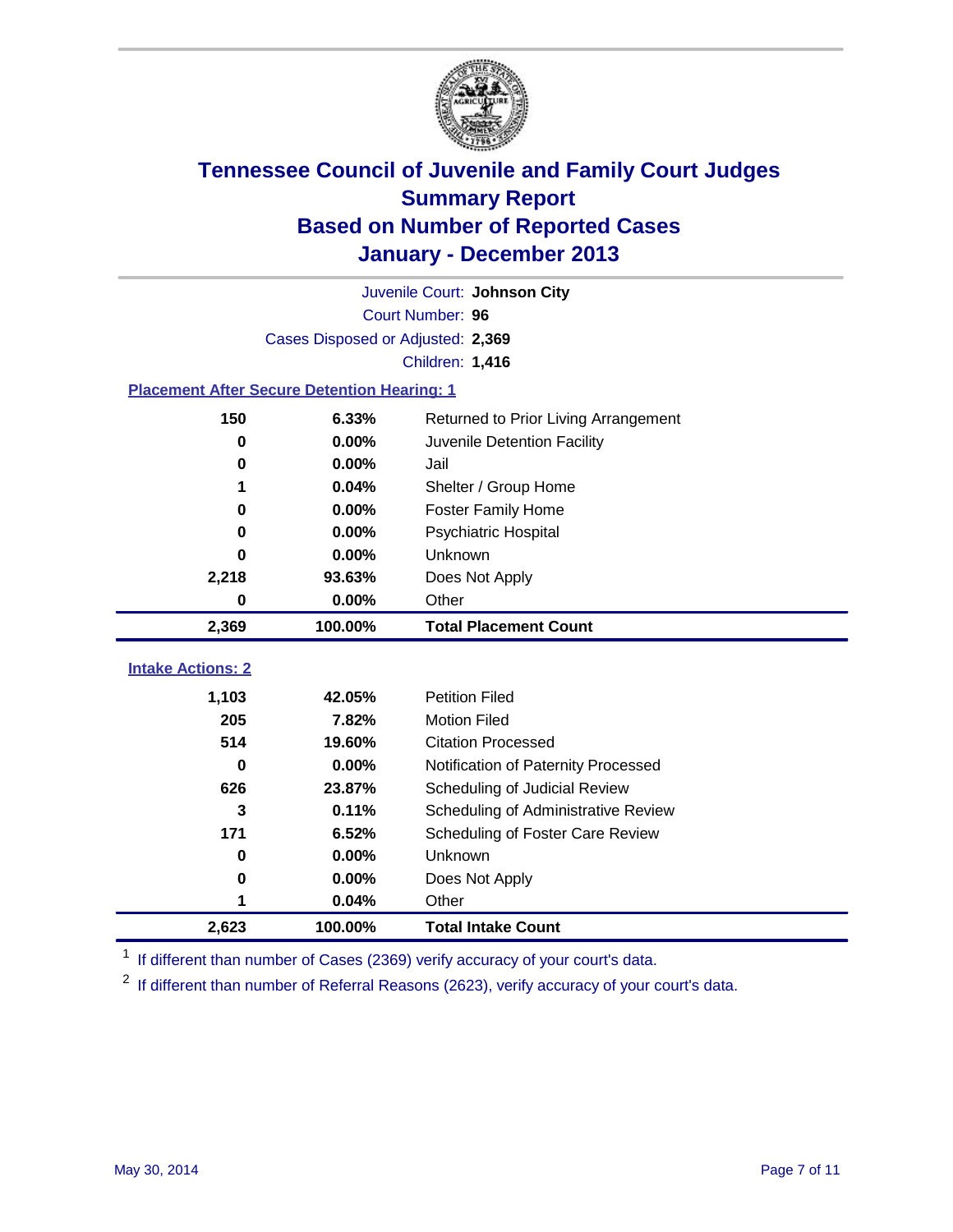

Court Number: **96** Juvenile Court: **Johnson City** Cases Disposed or Adjusted: **2,369** Children: **1,416**

#### **Last Grade Completed by Child: 1**

| 1,416    | 100.00% | <b>Total Child Count</b> |
|----------|---------|--------------------------|
| 1        | 0.07%   | Other                    |
| 184      | 12.99%  | Unknown                  |
|          | 0.07%   | Never Attended School    |
| 50       | 3.53%   | Graduated                |
| 6        | 0.42%   | <b>GED</b>               |
| $\bf{0}$ | 0.00%   | Non-Graded Special Ed    |
| 13       | 0.92%   | 12th Grade               |
| 241      | 17.02%  | 11th Grade               |
| 218      | 15.40%  | 10th Grade               |
| 111      | 7.84%   | 9th Grade                |
| 61       | 4.31%   | 8th Grade                |
| 53       | 3.74%   | 7th Grade                |
| 42       | 2.97%   | 6th Grade                |
| 19       | 1.34%   | 5th Grade                |
| 40       | 2.82%   | 4th Grade                |
| 15       | 1.06%   | 3rd Grade                |
| 46       | 3.25%   | 2nd Grade                |
| 30       | 2.12%   | 1st Grade                |
| 62       | 4.38%   | Kindergarten             |
| 13       | 0.92%   | Preschool                |
| 210      | 14.83%  | Too Young for School     |

### **Enrolled in Special Education: 1**

| 1.416 | 100.00%  | <b>Total Child Count</b> |  |
|-------|----------|--------------------------|--|
| 177   | 12.50%   | Unknown                  |  |
| 1.146 | 80.93%   | No                       |  |
| 93    | $6.57\%$ | Yes                      |  |
|       |          |                          |  |

One child could be counted in multiple categories, verify accuracy of your court's data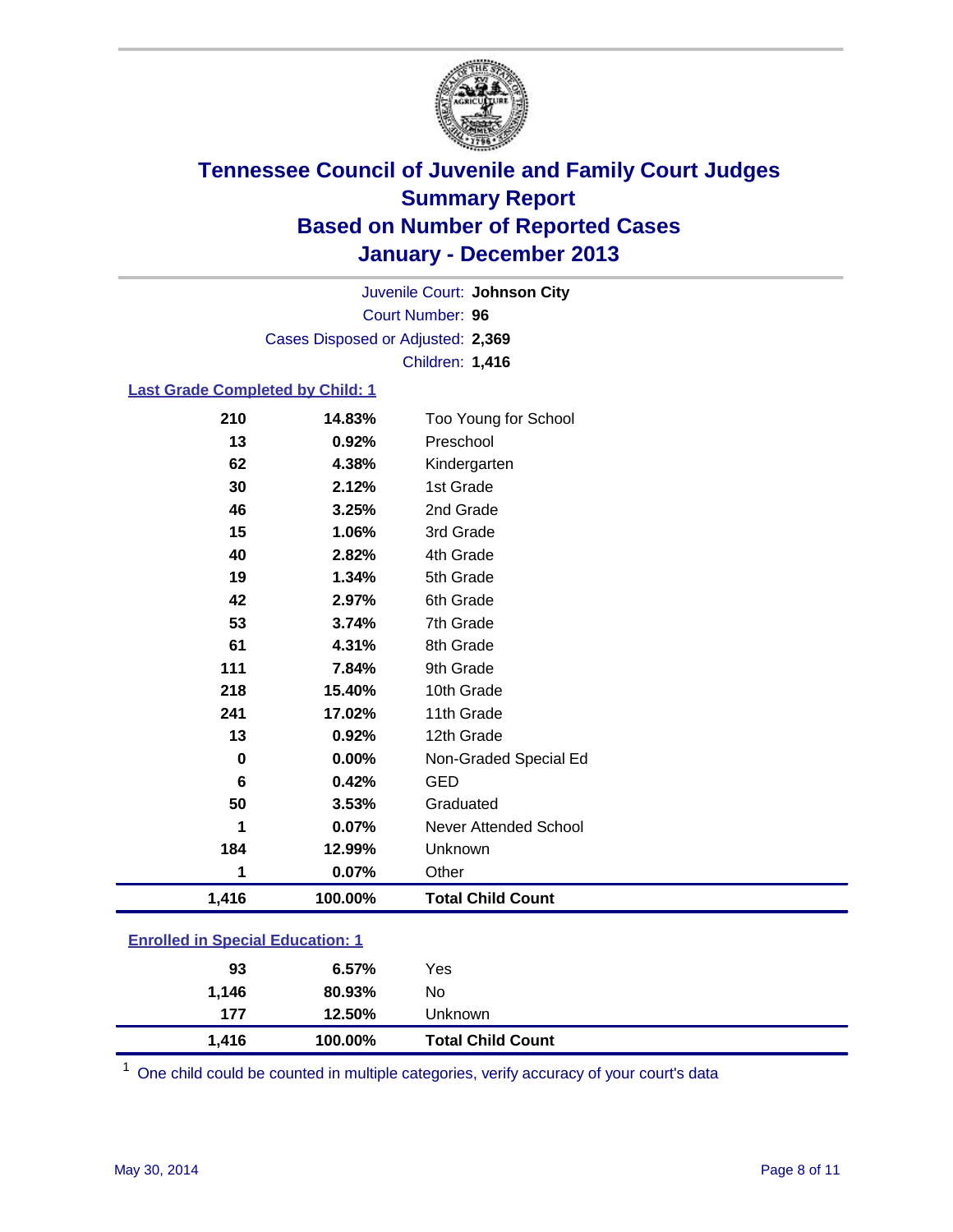

|                              | Juvenile Court: Johnson City      |                           |  |  |
|------------------------------|-----------------------------------|---------------------------|--|--|
|                              | Court Number: 96                  |                           |  |  |
|                              | Cases Disposed or Adjusted: 2,369 |                           |  |  |
|                              | Children: 1,416                   |                           |  |  |
| <b>Action Executed By: 1</b> |                                   |                           |  |  |
| 2,455                        | 93.60%                            | Judge                     |  |  |
| 0                            | $0.00\%$                          | Magistrate                |  |  |
| 168                          | 6.40%                             | <b>YSO</b>                |  |  |
| 0                            | $0.00\%$                          | Other                     |  |  |
| 0                            | $0.00\%$                          | Unknown                   |  |  |
| 2,623                        | 100.00%                           | <b>Total Action Count</b> |  |  |

### **Formal / Informal Actions: 1**

| 994      | 37.90%   | Dismissed                                        |
|----------|----------|--------------------------------------------------|
| 3        | 0.11%    | Retired / Nolle Prosequi                         |
| 95       | 3.62%    | <b>Complaint Substantiated Delinquent</b>        |
| 146      | 5.57%    | <b>Complaint Substantiated Status Offender</b>   |
| 243      | 9.26%    | <b>Complaint Substantiated Dependent/Neglect</b> |
| 0        | $0.00\%$ | <b>Complaint Substantiated Abused</b>            |
| $\bf{0}$ | $0.00\%$ | <b>Complaint Substantiated Mentally III</b>      |
| 25       | 0.95%    | Informal Adjustment                              |
| 112      | 4.27%    | <b>Pretrial Diversion</b>                        |
| 0        | $0.00\%$ | <b>Transfer to Adult Court Hearing</b>           |
| 0        | $0.00\%$ | Charges Cleared by Transfer to Adult Court       |
| 704      | 26.84%   | Special Proceeding                               |
| 189      | 7.21%    | <b>Review Concluded</b>                          |
| 58       | 2.21%    | Case Held Open                                   |
| 54       | 2.06%    | Other                                            |
| 0        | $0.00\%$ | Unknown                                          |
| 2,623    | 100.00%  | <b>Total Action Count</b>                        |

<sup>1</sup> If different than number of Referral Reasons (2623), verify accuracy of your court's data.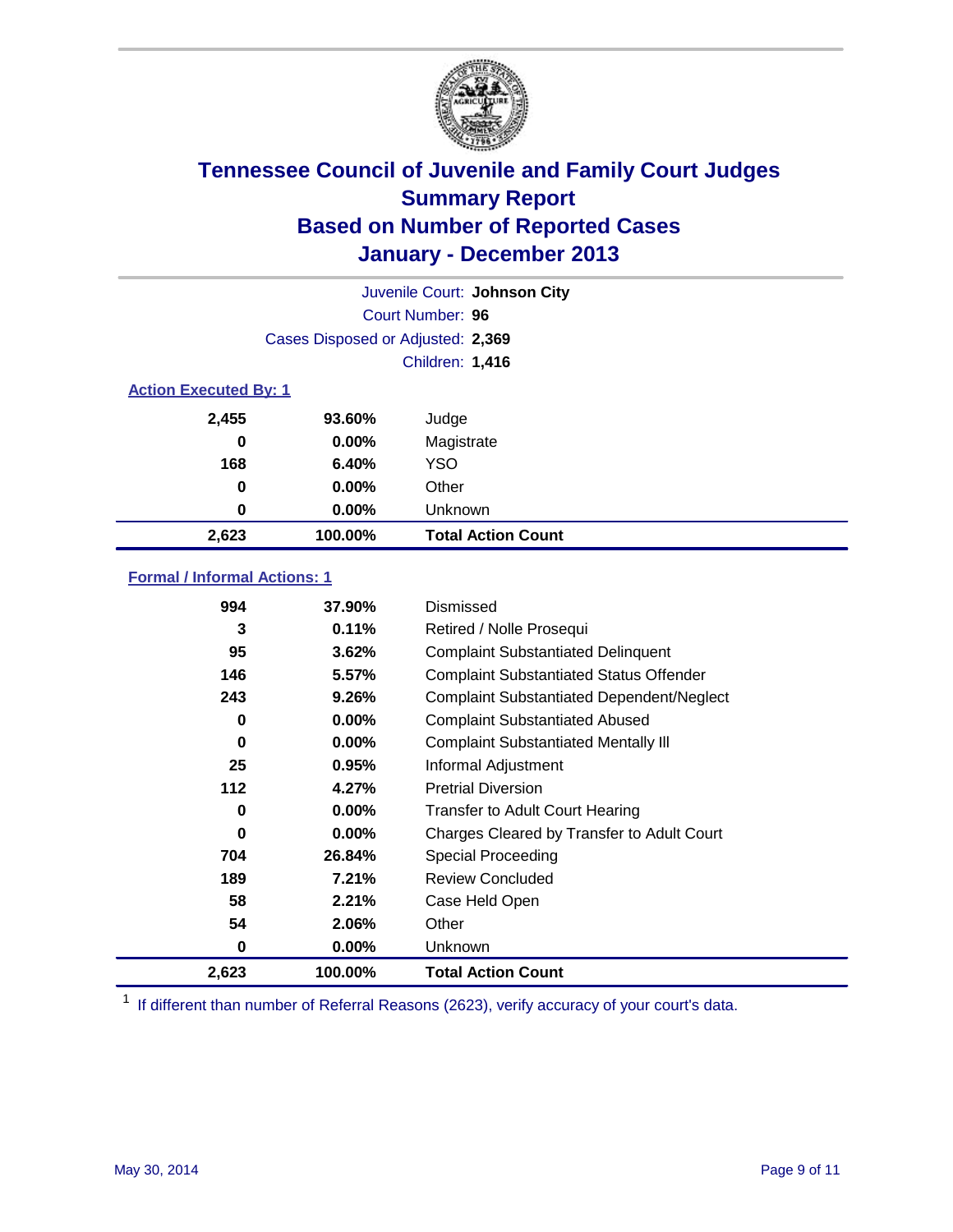

|          | Juvenile Court: Johnson City                          |
|----------|-------------------------------------------------------|
|          | Court Number: 96                                      |
|          |                                                       |
|          | Children: 1,416                                       |
|          | There can be multiple outcomes for one child or case. |
| 16.10%   | <b>Case Dismissed</b>                                 |
| 0.73%    | Case Retired or Nolle Prosequi                        |
| 0.45%    | Warned / Counseled                                    |
| 0.14%    | Held Open For Review                                  |
| 5.43%    | Supervision / Probation to Juvenile Court             |
| 0.00%    | <b>Probation to Parents</b>                           |
| 2.39%    | Referral to Another Entity for Supervision / Service  |
| 0.73%    | Referred for Mental Health Counseling                 |
| 1.21%    | Referred for Alcohol and Drug Counseling              |
| 0.00%    | Referred to Alternative School                        |
| 0.00%    | Referred to Private Child Agency                      |
| 9.63%    | Referred to Defensive Driving School                  |
| 0.00%    | Referred to Alcohol Safety School                     |
| 0.42%    | Referred to Juvenile Court Education-Based Program    |
| 0.37%    | Driver's License Held Informally                      |
| 0.00%    | <b>Voluntary Placement with DMHMR</b>                 |
| 0.00%    | <b>Private Mental Health Placement</b>                |
| 0.00%    | <b>Private MR Placement</b>                           |
| 0.00%    | Placement with City/County Agency/Facility            |
| 0.00%    | Placement with Relative / Other Individual            |
| 1.58%    | Fine                                                  |
| 4.70%    | <b>Public Service</b>                                 |
| 0.76%    | Restitution                                           |
| 0.00%    | <b>Runaway Returned</b>                               |
| 0.87%    | No Contact Order                                      |
| $0.00\%$ | Injunction Other than No Contact Order                |
| 0.08%    | <b>House Arrest</b>                                   |
| 3.69%    | <b>Court Defined Curfew</b>                           |
| 0.42%    | Dismissed from Informal Adjustment                    |
| 1.41%    | <b>Dismissed from Pretrial Diversion</b>              |
| 1.21%    | Released from Probation                               |
| 0.00%    | <b>Transferred to Adult Court</b>                     |
| $0.00\%$ | <b>DMHMR Involuntary Commitment</b>                   |
|          | Cases Disposed or Adjusted: 2,369                     |